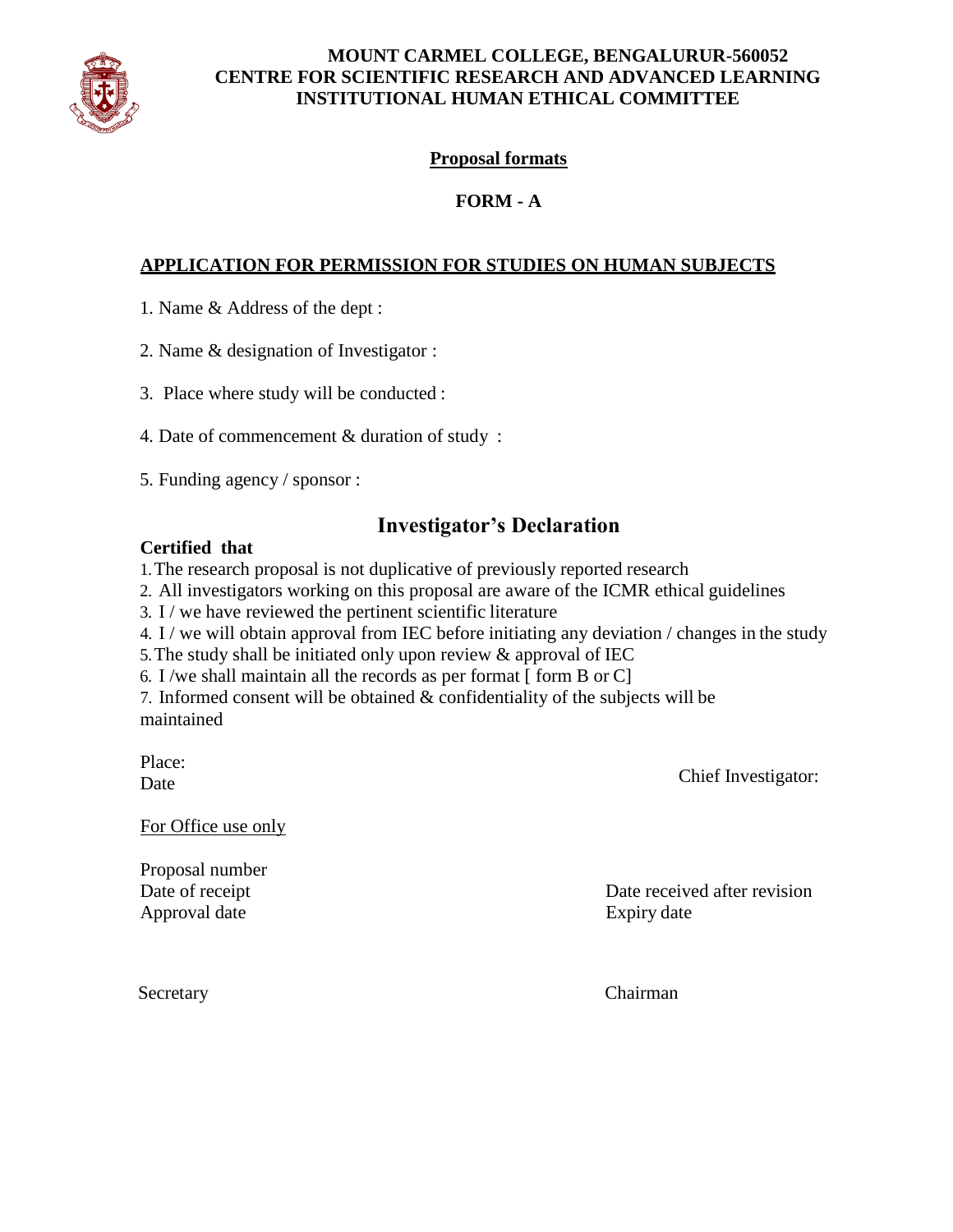

# **MOUNT CARMEL COLLEGE, BENGALURUR-560052 CENTRE FOR SCIENTIFIC RESEARCH AND ADVANCED LEARNING INSTITUTIONAL HUMAN ETHICAL COMMITTEE**

### **FORM -B**

 **Proforma for routine PG class work (Practicals) involving Human Subjects.**

- 1. Name of the Department :
- 2. List of Practicals and Nature of each practical in brief. (Including Objectives and Methods : to be employed)
- 3. Specify the method of Subject selection for Practical class work :
	- (a) PG Students
	- (b) Patients
	- (c) Students (from other Institutions.)
	- (d) Any other, specify
- 4. Specify the source of obtaining : blood samples

# **UNDERTAKING**

It is certified that,

Work is conducted purely as part of routine curriculum by PG students.

Signature of the Teacher-in-charge. Chairperson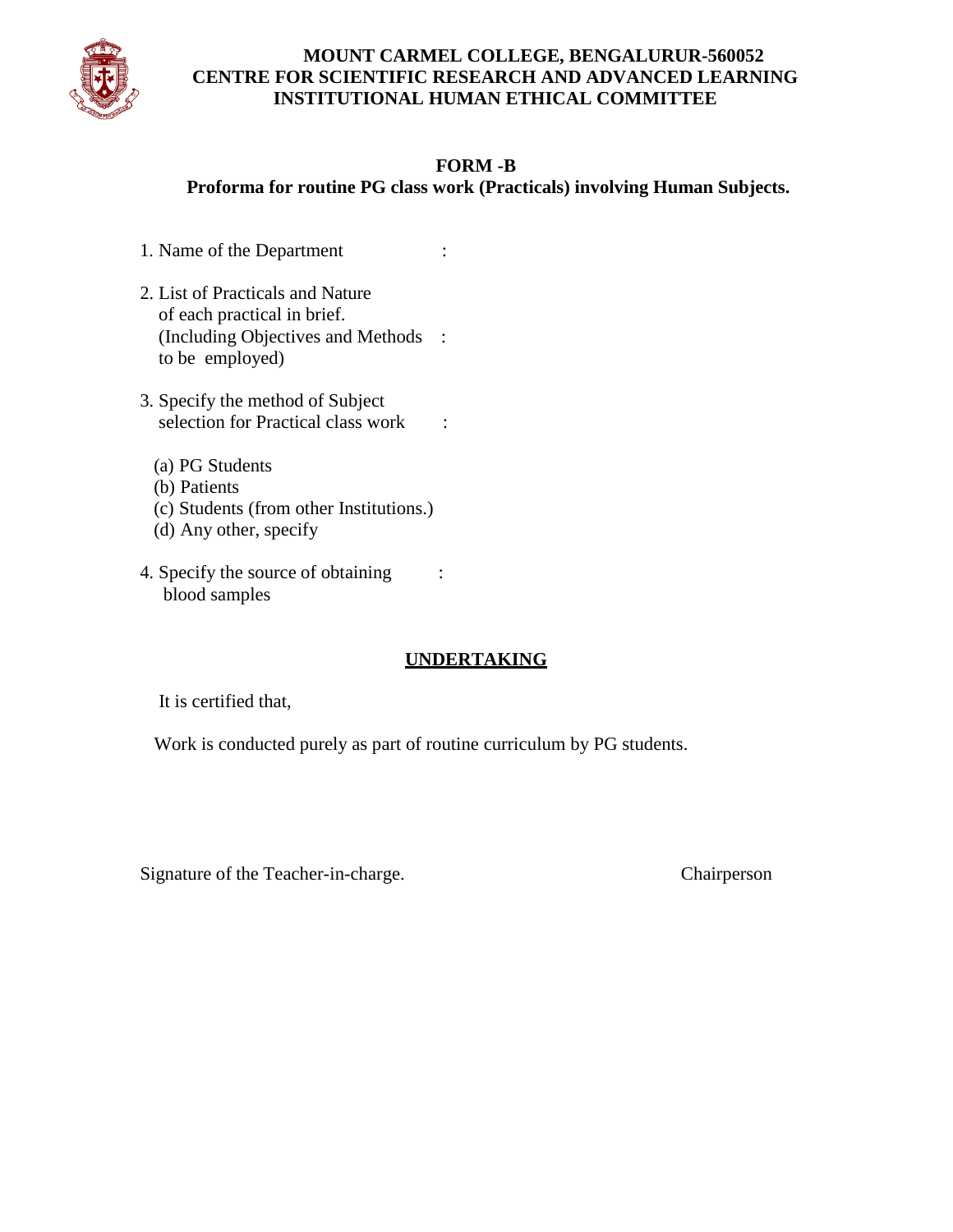### **MOUNT CARMEL COLLEGE, AUTONOMOUS**

#### **FORM - A**

#### **APPLICATION FOR PERMISSION FOR STUDIES ON HUMAN SUBJECTS**

|                        | Name & Designation /<br>Qualification | <b>Address</b><br>Tel & Fax no<br>Email | <b>Signature</b> |
|------------------------|---------------------------------------|-----------------------------------------|------------------|
| Name of PI/            |                                       |                                         |                  |
| <b>PhD</b> candidate   |                                       |                                         |                  |
| <b>Research Guide</b>  |                                       |                                         |                  |
| Co-PI, if any          |                                       |                                         |                  |
| <b>Research fellow</b> |                                       |                                         |                  |
| Place where            |                                       |                                         |                  |
| study will be          |                                       |                                         |                  |
| conducted              |                                       |                                         |                  |
| Date of                |                                       |                                         |                  |
| commencement           |                                       |                                         |                  |
| & duration of          |                                       |                                         |                  |
| study                  |                                       |                                         |                  |
| Funding agency /       |                                       |                                         |                  |
| sponsor                |                                       |                                         |                  |

# **Investigator's Declaration**

### **Certified that**

- 1. The research proposal is not duplicative of previously reported research
- 2. All investigators working on this proposal are aware of the ICMR ethical guidelines
- 3. I / we have reviewed the pertinent scientific literature
- 4. I/we will obtain approval from IEC before initiating any deviation/changes in the study
- 5. The study shall be initiated only upon review & approval of IEC
- 6. I /we shall maintain all the records as per format [form B or C]
- 7. Informed consent will be obtained  $&$  confidentiality of the subjects will be maintained

Place: Date

Chief Investigator

For Office use only

Proposal number Approval date Expiry date

Date of receipt Date received after revision

Secretary Chairman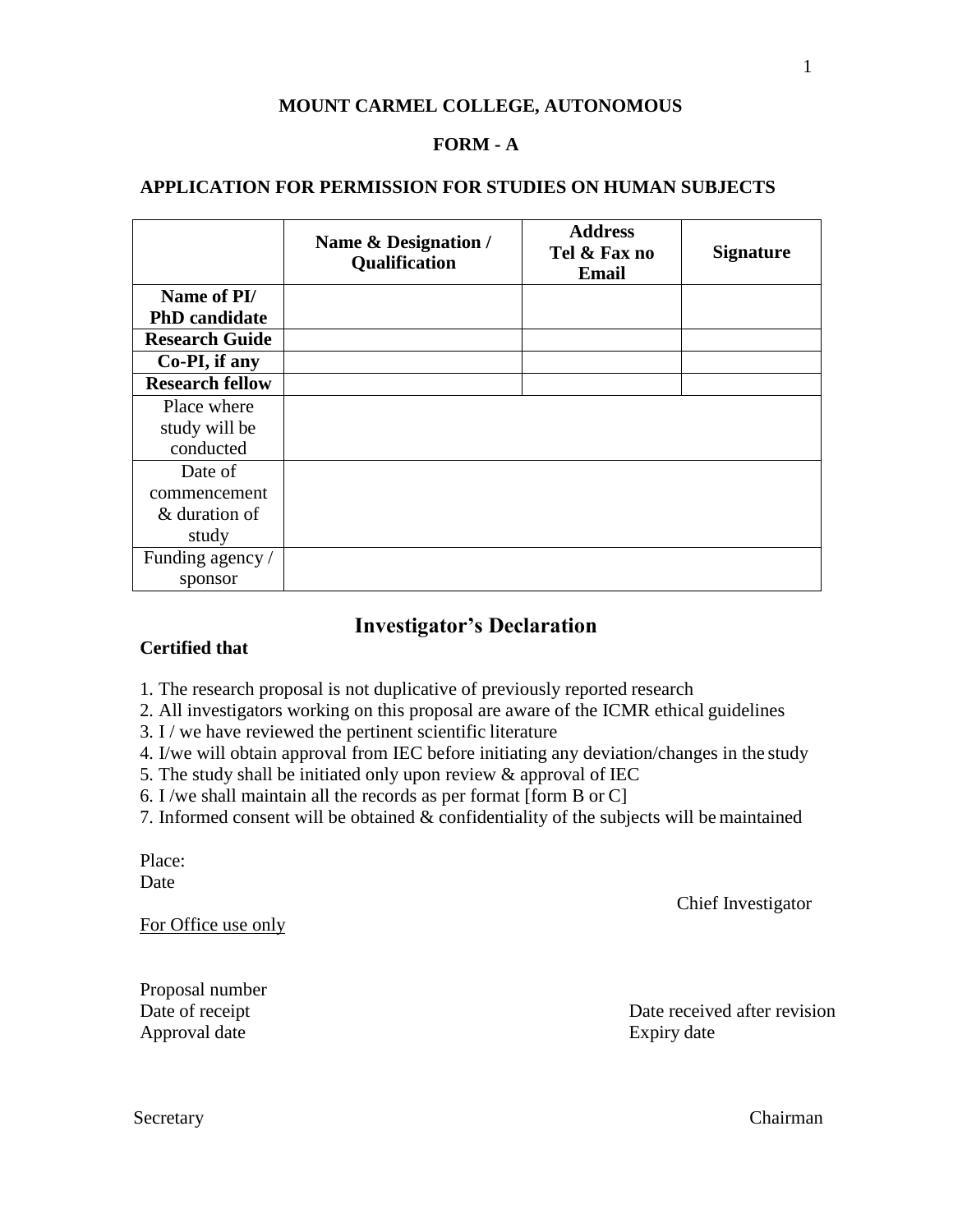## **MOUNT CARMEL COLLEGE, AUTONOMOUS INSTITUTIONAL HUMAN ETHICAL COMMITTEE (IHEC)**

### **FORM – C**

# **Proforma for submission to Institutional Ethical Committee, for undertaking studies involving human subjects**

| 1. Title:                                                                                                                                                                                                                      |               |               |                  |  |
|--------------------------------------------------------------------------------------------------------------------------------------------------------------------------------------------------------------------------------|---------------|---------------|------------------|--|
| PhD<br>Sponsored project<br><b>Tick one:</b><br>PG dissertation                                                                                                                                                                |               |               |                  |  |
| 2. Details of Investigating Team:                                                                                                                                                                                              |               |               |                  |  |
|                                                                                                                                                                                                                                | Name &        | Dept. Address |                  |  |
|                                                                                                                                                                                                                                | Designation / | Tel & Fax no  | <b>Signature</b> |  |
|                                                                                                                                                                                                                                | Qualification | <b>Email</b>  |                  |  |
| Investigator                                                                                                                                                                                                                   |               |               |                  |  |
| <b>Research Guide</b>                                                                                                                                                                                                          |               |               |                  |  |
| <b>Any Others</b>                                                                                                                                                                                                              |               |               |                  |  |
| Name of sponsor                                                                                                                                                                                                                |               |               |                  |  |
| <b>Expertise of the</b>                                                                                                                                                                                                        |               |               |                  |  |
| investigating team                                                                                                                                                                                                             |               |               |                  |  |
| <b>Basic Sciences</b><br>3. Type of Study: Epidemiological<br>Survey<br>Multicentric<br>Clinical: Single center<br>Behavioral<br>From Records<br>(b) Data Collection:<br><b>Using Questionnaire</b><br>(c) Any other, specify: |               |               |                  |  |
| 4. Duration of the study<br>Probable date of initiation<br>Completion<br>5. Pre-clinical studies done, if any :<br>(in brief)<br>Publications, if any                                                                          |               |               |                  |  |

## **Note: It is compulsory to provide all the required information, incomplete applications will be rejected.**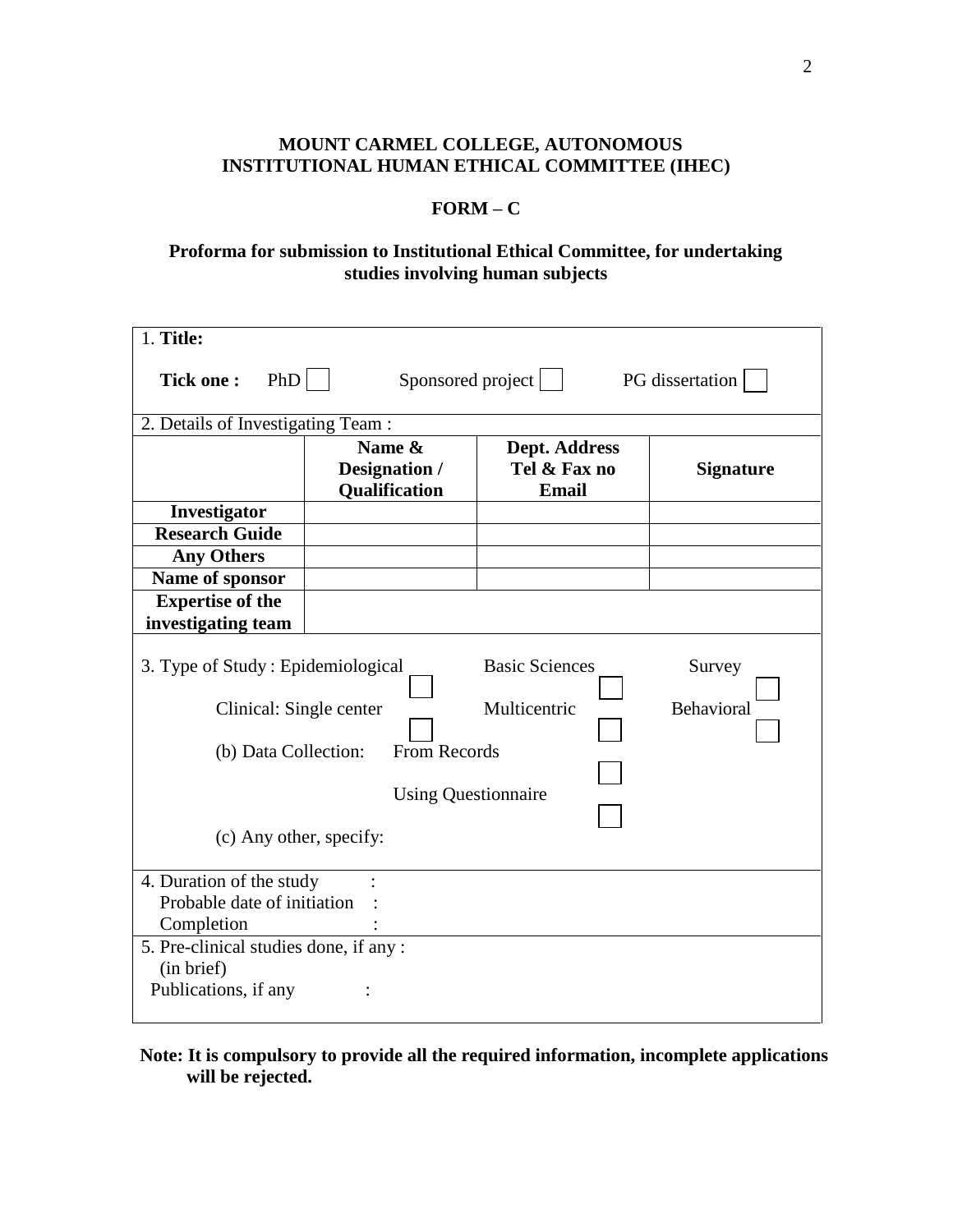| 6. Study design                                                                                    |  |  |  |  |  |
|----------------------------------------------------------------------------------------------------|--|--|--|--|--|
| [Brief description of the proposal – Introduction, aim (s) $\&$ objectives, justification for      |  |  |  |  |  |
| study, methodology describing number of subjects, Inclusion / exclusion criteria, dosages          |  |  |  |  |  |
| of drug, duration of treatment, potential risks & benefits, outcome measures, statistical          |  |  |  |  |  |
| analysis and whether it is of national significance with rationale. Attach sheet with              |  |  |  |  |  |
| maximum 500 words. See page 4 for more details]                                                    |  |  |  |  |  |
| 7. Will any advertising be done for recruitment of Subjects?                                       |  |  |  |  |  |
| (posters, flyers, brochure, websites – if so kindly attach a copy)                                 |  |  |  |  |  |
|                                                                                                    |  |  |  |  |  |
| 8. Does the study involve                                                                          |  |  |  |  |  |
| (a) Anthropometric Measurements :<br>Yes / No                                                      |  |  |  |  |  |
| (b) Blood samples<br>Yes / No                                                                      |  |  |  |  |  |
| (c) Urine analysis<br>Yes / No                                                                     |  |  |  |  |  |
| (d) Lifestyle modification<br>Yes / No                                                             |  |  |  |  |  |
| (e) Other (specify).                                                                               |  |  |  |  |  |
|                                                                                                    |  |  |  |  |  |
| If answer is Yes to (b) $\&$ (c) mention the tests                                                 |  |  |  |  |  |
|                                                                                                    |  |  |  |  |  |
| 9. Intervention Studies- Oral                                                                      |  |  |  |  |  |
| (a) Product evaluation<br>Yes / No                                                                 |  |  |  |  |  |
| (b) Dietary<br>Yes / No                                                                            |  |  |  |  |  |
| (c) Synthetic<br>Yes / No                                                                          |  |  |  |  |  |
| If Yes, is toxicological evaluation carried out.                                                   |  |  |  |  |  |
| Yes / No<br>(d) Known medication                                                                   |  |  |  |  |  |
| If yes, give a brief summary of dosage, administration, Contra indications (if any)                |  |  |  |  |  |
| 10. Use of biological/hazardous material<br>Yes<br>N <sub>0</sub>                                  |  |  |  |  |  |
| (If the answer is Yes, give details)                                                               |  |  |  |  |  |
| 11. Consent:<br>Written<br>Oral                                                                    |  |  |  |  |  |
| Subject consent form - enclose<br>1.                                                               |  |  |  |  |  |
| Nurse/Counsellor<br>ii. Who will obtain consent?<br>PI/Co-PI                                       |  |  |  |  |  |
| Research staff<br>Any other                                                                        |  |  |  |  |  |
| 12. Risks & Benefits:                                                                              |  |  |  |  |  |
| i. Is the risk reasonable compared to the anticipated benefits $\Gamma$ Yes $\Box$<br>$\rm No$     |  |  |  |  |  |
| to subjects / community / country?                                                                 |  |  |  |  |  |
| N <sub>o</sub><br>ii. Is there physical / social / psychological risk / discomfort? Yes            |  |  |  |  |  |
| iii.Is there a benefit                                                                             |  |  |  |  |  |
| a) to the subject ?<br>Direct<br>Indirect                                                          |  |  |  |  |  |
|                                                                                                    |  |  |  |  |  |
| b) Benefit to society<br>Direct<br>Indirect                                                        |  |  |  |  |  |
| if yes, explain                                                                                    |  |  |  |  |  |
| 13. i. Are the subjects remunerated for their involvement in the research?                         |  |  |  |  |  |
| Yes<br>No                                                                                          |  |  |  |  |  |
| ii. If yes, is this remuneration provided irrespective of their social and economic<br>conditions? |  |  |  |  |  |
| iii. Compensation for travel, Specify amount and type:                                             |  |  |  |  |  |
|                                                                                                    |  |  |  |  |  |
|                                                                                                    |  |  |  |  |  |